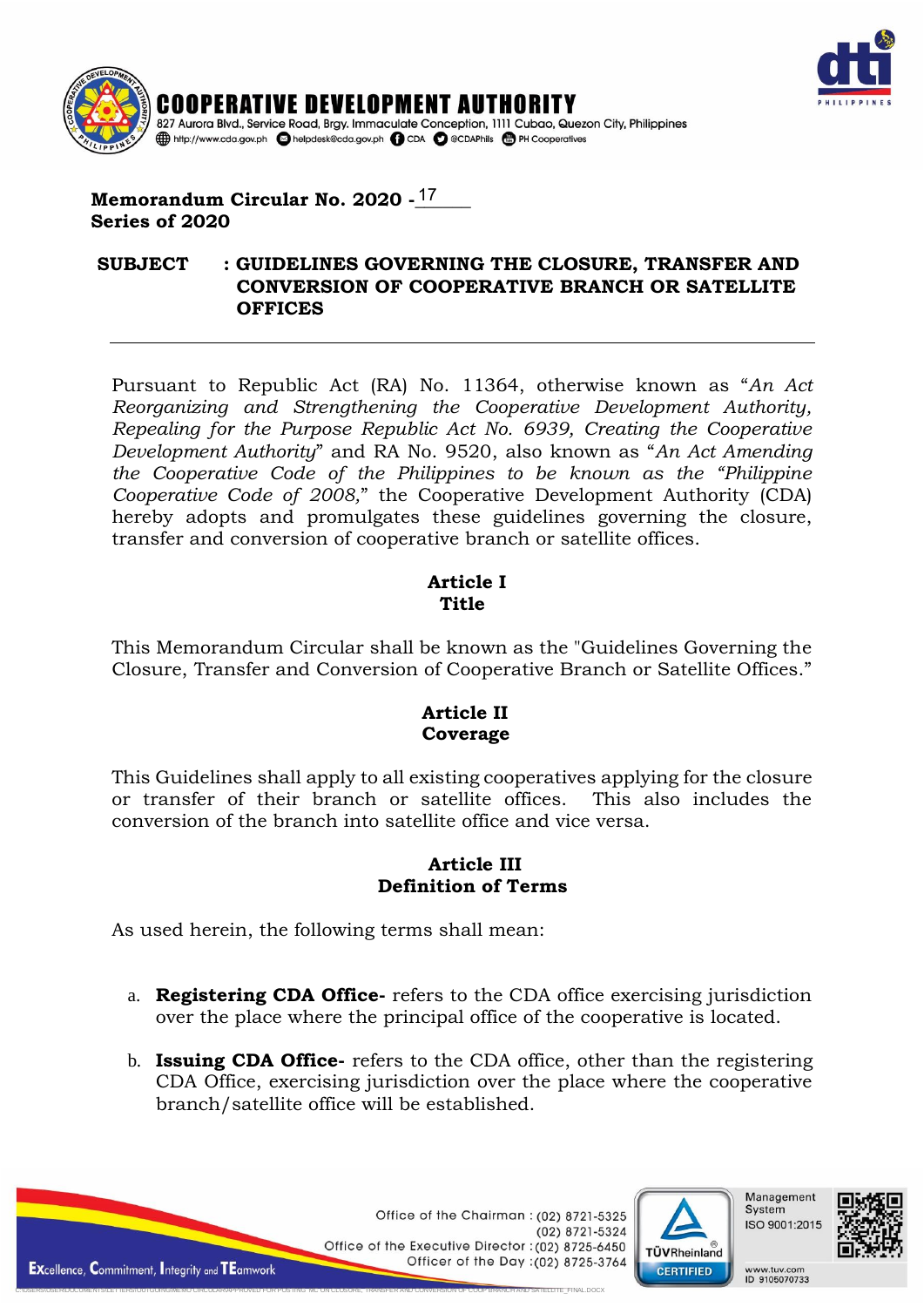- c. **Closure of Branch/Satellite-** refers to the process of voluntary cessation of the operations of the branch/satellite office.
- d. **Transfer of Branch/Satellite-** refers to the process of relocation of the branch/satellite office to a new location.
- e. **Conversion of Branch to Satellite-** refers to the process of downgrading the operations of a branch into a satellite office.
- f. **Conversion of Satellite to Branch-** refers to the process of upgrading the operations of a satellite office into a branch.

# **Article IV Procedures**

# **Section 1. Closure of Branch or Satellite Offices**

The closure of a branch or satellite office shall be governed by the following procedure:

- 1. The cooperative shall submit a Letter of Intent indicating the reason/s for the closure of the branch or satellite office. The letter shall be duly signed by the General Manager and the Chairperson and supported by a board resolution of the cooperative to be submitted to the registering CDA Office. In case of inter-region branch/satellite office, the Letter of Intent shall be submitted to both the registering and issuing CDA Offices.
- 2. Within 10 days after receipt of the Letter of Intent by the CDA Office, the cooperative shall post a Notice of Closure for a period of three (3) months in three (3) conspicuous places in the branch or satellite office.
- 3. After the lapse of the three-month posting period, the cooperative shall submit to the registering CDA Office a copy of the Notice of Closure, a certification by the General Manager/Chairman that the notice was posted, and the original Certificate/Letter of Authority. In case of interregion branch or satellite office, the documents shall be submitted to the issuing CDA Office.
- 4. If the documents submitted are found to be in order, the registering CDA Office shall issue an Order of Closure. In case of inter-region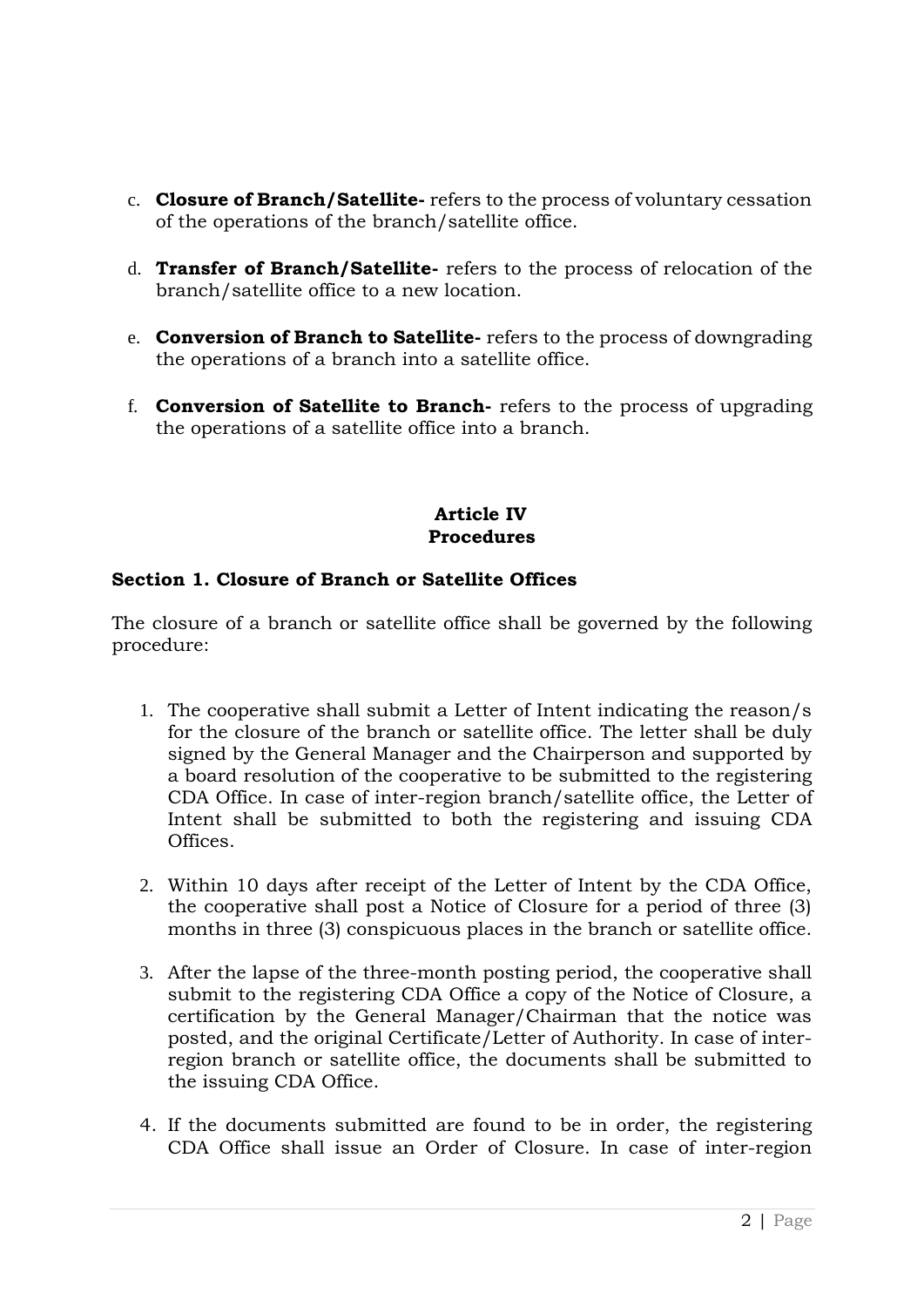branch/satellite office, the issuing CDA Office shall issue the Order of Closure, copy furnished the registering CDA Office.

# **Section 2. Transfer of Branch or Satellite Offices**

The following procedure must be observed in the transfer of a branch or satellite office:

- 1. The cooperative shall submit a Letter of Intent to the registering CDA Office, indicating the reason/s for the transfer of branch/satellite office, at least three (3) months before the actual transfer. The Letter of Intent shall be duly signed by the General Manager and the Chairperson and supported by a board resolution of the cooperative. In case of interregion branch/satellite office, the letter shall be submitted to both the registering and issuing CDA Offices.
- 2. Within 10 days after receipt of the Letter of Intent by the CDA Office, the cooperative shall post a Notice of Transfer for a period of three (3) months prior to the scheduled transfer, in three (3) conspicuous places in the branch or satellite office.
- 3. After the lapse of the three-month posting period, the cooperative shall submit to the registering CDA Office a copy of the Notice of Transfer, a certification by the General Manager/Chairman that the notice was posted, and the original Certificate/Letter of Authority. In case of interregion branch or satellite office, the documents shall be submitted to the issuing CDA Office.
- 4. Upon receipt of the documents, the registering/issuing CDA Office shall conduct a validation in accordance with MC No. 2015-11 for branch office and MC 2016-05 for satellite office, and any amendments thereof.
- 5. If found to be in order and after payment by the cooperative of the processing fee in the amount of Five Hundred Pesos (P500.00), the registering CDA Office shall issue an Order of Transfer. In case of interregion branch/satellite office, the issuing CDA Office shall issue the Order of Transfer copy furnished the registering CDA Office.
- 6. Within ten (10) days after receipt of the Order of Transfer, the cooperative must change the signage of the branch/satellite office in accordance with Section 5 of MC No. 2017-03.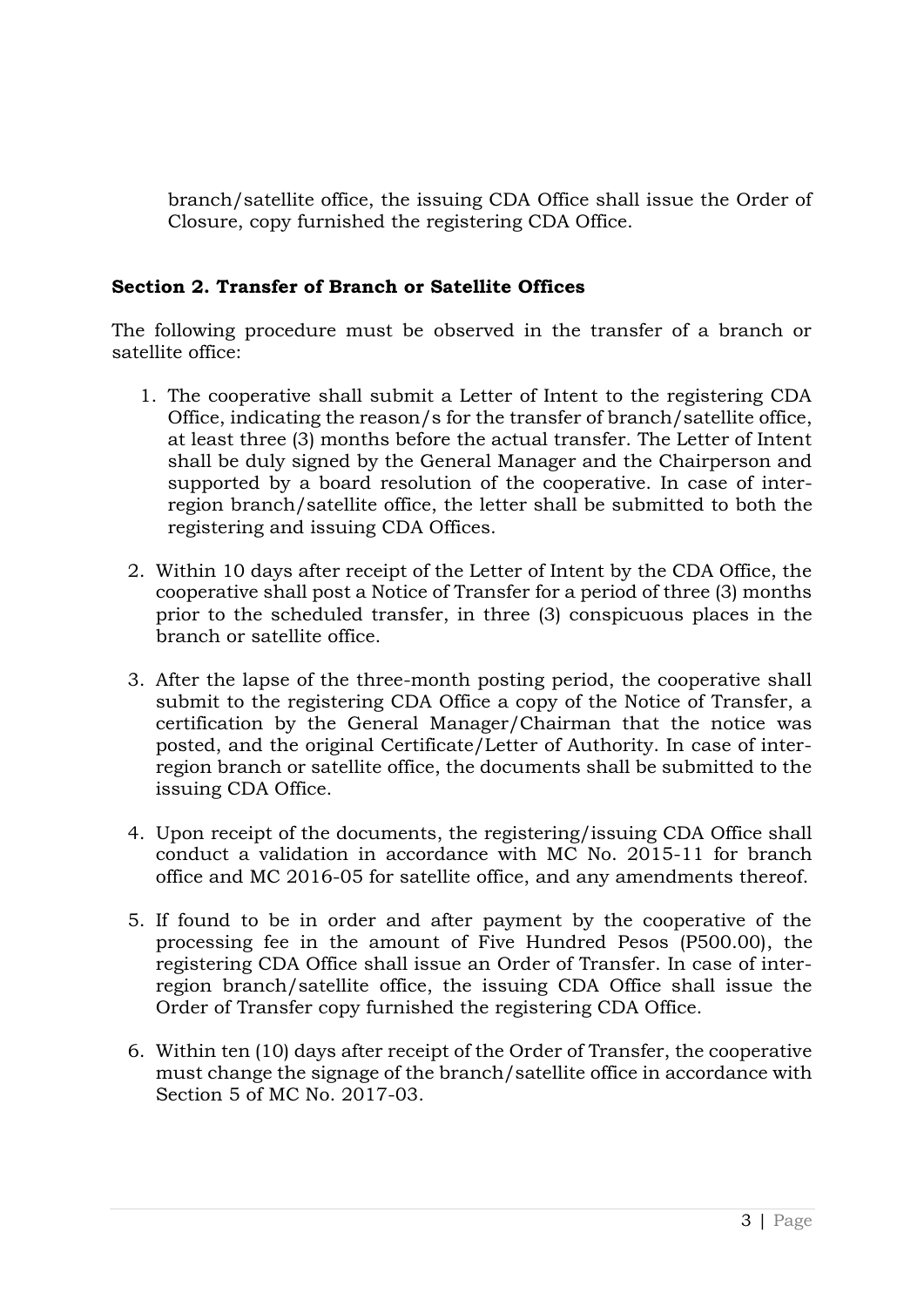## **Section 3. Conversion of a Branch Office into a Satellite Office and vice versa**

The following procedure must be observed in the conversion of a satellite office into branch or a branch into a satellite office:

- 1. The cooperative shall submit a Letter of Intent to the registering CDA Office, indicating the reason/s for the conversion and the specific services of the branch/satellite office, at least one (1) month before the actual conversion. The Letter of Intent shall be duly signed by the General Manager and the Chairperson and supported by a board resolution of the cooperative. In case of inter-region branch/satellite office, the letter shall be submitted to both the registering and issuing CDA Offices.
- 2. Within 10 days after receipt of the Letter of Intent by the CDA Office, the cooperative shall post a Notice of Conversion for a period of one (1) month prior to the scheduled conversion, in three (3) conspicuous places in the branch or satellite office. The notice shall indicate the services to be rendered by the new branch/satellite office.
- 3. After the lapse of the one (1) month posting period, the cooperative shall submit to the registering CDA Office or to the issuing CDA Office, in case of inter-region branch or satellite office, the following documents:

# **A. Conversion from Branch to Satellite Office**

- Copy of the Notice of Conversion;
- Certification by the General Manager/Chairman that the notice was posted;
- The original Certificate of Authority; and
- Oath of Undertaking, signed by the Chairperson of the cooperative, citing the specific services/activities to be undertaken by the proposed satellite office.

# **B. Conversion from Satellite Office to Branch**

- Copy of the Notice of Conversion;
- Certification by the General Manager/Chairman that the notice was posted;
- The original Letter of Authority;
- Business plan;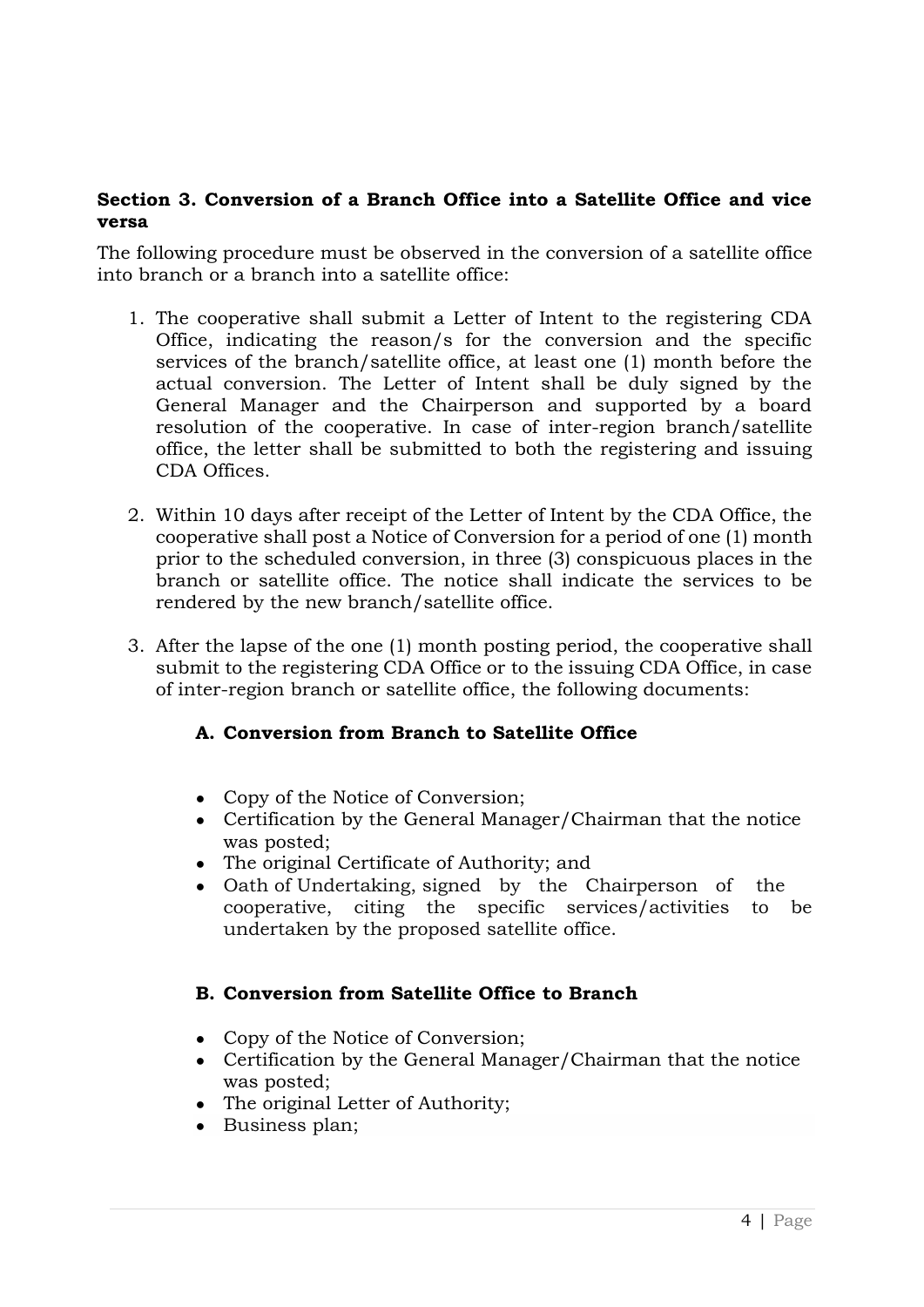- General assembly resolution authorizing the establishment of the branch and commitment of investment or allocation of resources for its operations;
- Certification signed by the Chairman/General Manager of the that the branch has a Manual of Operations; and
- Audited Financial Statements for the last 3 years.

 The cooperative must comply with the following pre-qualification requirements:

- The number of members to be served by the branch must be enough to achieve viable operations as shown in the business plan.
- The principal office must have a minimum paid-up capital, as provided for in its Articles of Cooperation, as follows:

| <b>Category of Cooperative</b> | Paid-up Capital |
|--------------------------------|-----------------|
| Primary                        | Php 10 Million  |
| Secondary                      | Php 15 Million  |
| Tertiary                       | Php 20 Million  |

● Each branch must have an available operating capital, as provided for in its Business Plan, as follows:

| <b>Category of Cooperative</b> | Paid-up Capital |
|--------------------------------|-----------------|
| Primary                        | Php 5 Million   |
| Secondary                      | Php 10 Million  |
| Tertiary                       | Php 15 Million  |

- The cooperative must be compliant, has not incurred net loss for the last three consecutive years and with a progressive net worth for the last three years from the date of application.
- 4. In case of conversion from satellite office to branch, the registering/issuing CDA Office shall, upon receipt of the documents, conduct a validation in accordance with MC No. 2015-11 and any amendment thereof.
- 5. If found to be in order and after payment by the cooperative of the processing fee as indicated below, the registering CDA Office shall issue a new Certificate/Letter of Authority. In case of inter-region